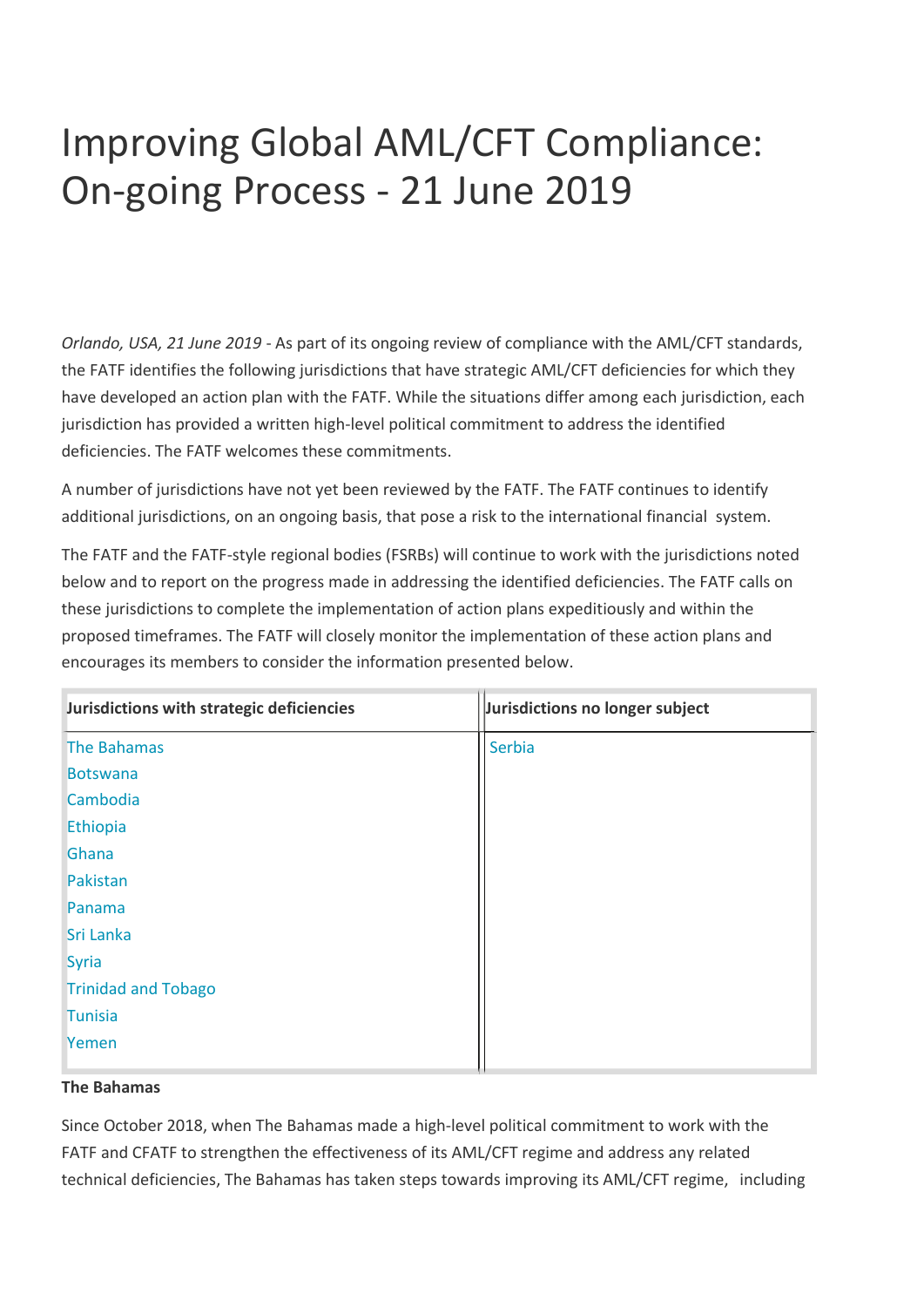by beginning its initial implementation of the recent Beneficial Ownership Law, and bringing the Anti-Terrorism Regulations into force. The Bahamas should continue to work on implementing its action plan to address its strategic deficiencies, including by: (1) completing the comprehensive electronic case management system for international cooperation; (2) demonstrating risk-based supervision of non-bank financial institutions; (3) completing the process to ensure the timely access to adequate, accurate and current basic and beneficial ownership information; (4) increasing the quality of the FIU's products to assist LEAs in the pursuance of ML/TF investigations, specifically complex ML/TF and stand-alone ML investigations; (5) demonstrating that authorities are investigating and prosecuting all types of money laundering, including complex ML cases, stand-alone money laundering, and cases involving proceeds of foreign offences; (6) increasing the identification, tracing and freezing or restraining of assets and to present cases linked with foreign offences and standalone ML cases; and (7) addressing remaining gaps in the TF and PF TFS frameworks and demonstrating implementation.

#### **Botswana**

Since October 2018, when Botswana made a high-level political commitment to work with the FATF and ESAAMLG to strengthen the effectiveness of its AML/CFT regime and address any related technical deficiencies, Botswana has taken steps towards improving its AML/CFT regime, including by amending its legal framework to criminalise ML and TF and amending record keeping and STR filing obligations. Botswana should continue to work on implementing its action plan to address its strategic deficiencies, including by: (1) assessing the risks associated with legal persons, legal arrangements, and NPOs, and developing and implementing a risk-based comprehensive national AML/CFT strategy; (2) developing and implementing risk-based AML/CFT supervisory manuals; (3) improving its analysis and dissemination of financial intelligence by the FIU, and enhancing the use of financial intelligence among the relevant law enforcement agencies; (4) developing and implementing CFT strategy, and ensuring the TF investigation capacity of the law enforcement agencies; (5) ensuring the implementation without delay of targeted financial sanctions measures related to terrorist financing and proliferation financing, and (6) applying a risk-based approach to monitoring non-profit organisations.

#### **Cambodia**

Since February 2019, when Cambodia made a high-level political commitment to work with the FATF and APG to strengthen the effectiveness of its AML/CFT regime and address any related technical deficiencies, Cambodia has taken steps towards improving its AML/CFT regime, including by increasing the analytical resources of its FIU Cambodia should continue to work on implementing its action plan to address its strategic deficiencies, including by: (1) providing a broad legal basis for MLA and conducting relevant training to LEAs; (2) implementing risk-based supervision for real estate and casinos; (3) implementing the risk-based supervision to banks, including through prompt, proportionate and dissuasive enforcement actions, as appropriate; (4) amending the AML/CFT Law to address the remaining technical compliance deficiencies; (5) conducting sector-specific outreach to casinos, real-estate and MVTS providers; (6) increasing its FIU resources; enhancing its analysis of STRs; and increasing disseminations to LEAs; (7) increasing domestic coordination and cooperation to enhance ML investigations; (8) demonstrating an increase in ML investigations and prosecutions; and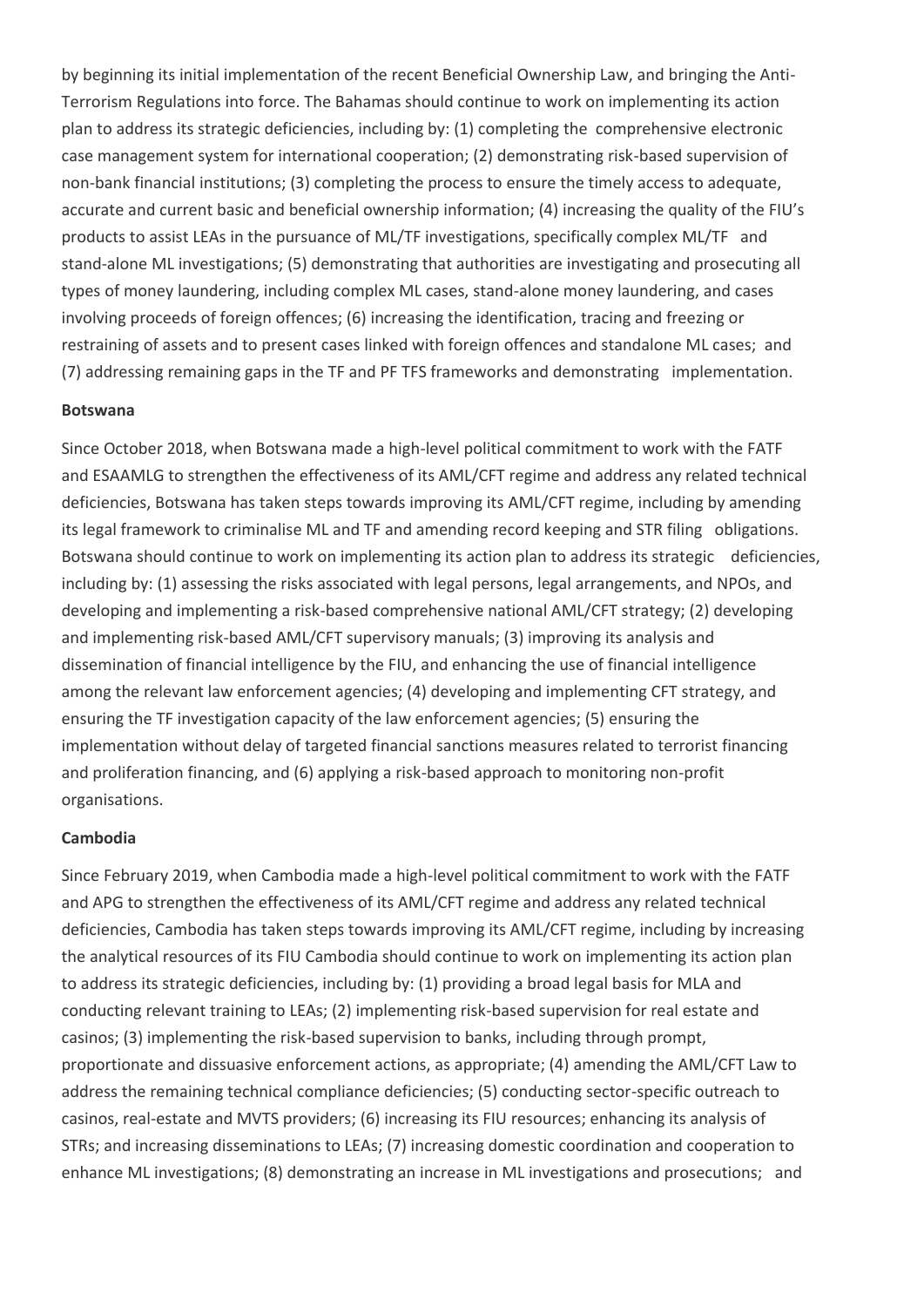providing targeted proceeds of crime confiscation training to all LEAs; (9) demonstrating an increase in the freezing and confiscation of criminal proceeds, instrumentalities, and property of equivalent value; (10) establishing the legal framework to implement UN sanctions related to PF TFS, demonstrating that implementation is occurring and enhancing the understanding of sanctions evasion.

#### **Ethiopia**

In February 2017, Ethiopia made a high-level political commitment to work with the FATF and ESAAMLG to strengthen the effectiveness of its AML/CFT regime and address any related technical deficiencies. The FATF has made the initial determination that Ethiopia has substantially completed its action plan and warrants an on-site visit to verify that the implementation of Ethiopia's AML/CFT reforms has begun and is being sustained, and that the necessary political commitment remains in place to sustain implementation in the future. Specifically, Ethiopia has made the following key reforms: (1) implementing the results of its national risk assessment; (2) integrating designated nonfinancial businesses and professions into its AML/CFT regime; (3) confiscating the proceeds and instrumentalities of crime; (4) implementing terrorism-related targeted financial sanctions and proportionately regulating non-profit organizations in line with a risk-based approach; and (5) establishing and implementing WMD-related targeted financial sanctions.

#### **Ghana**

Since October 2018, when Ghana made a high-level political commitment to work with the FATF and GIABA to strengthen the effectiveness of its AML/CFT regime, Ghana has taken steps towards improving its AML/CFT regime, including by developing its national AML/CFT Policy and Action Plan based on the risks identified in the NRA, and conducting a risk assessment on its NPO sector. Ghana should continue to work on implementing its action plan to address its strategic deficiencies, including by: (1) developing and implementing a comprehensive national AML/CFT Policy based on the risks identified in the NRA, including measures to mitigate ML/TF risks associated with the legal persons; (2) improving risk-based supervision, by enhancing the capacity of the regulators and the awareness of the private sector; (3) ensuring the timely access to adequate, accurate and current basic and beneficial ownership information; (4) ensuring the focused actions of the FIU in accordance with the risks identified by the NRA, and adequate resource allocation to the FIU; (5) ensuring adequate and effective investigation and prosecution of TF; and (6) applying a risk-based approach for monitoring non-profit organisations.

#### **Pakistan**

Since June 2018, when Pakistan made a high-level political commitment to work with the FATF and APG to strengthen its AML/CFT regime and to address its strategic counter-terrorist financing-related deficiencies, Pakistan has taken steps towards improving its AML/CFT regime, including the recent development of its TF risk assessment addendum; however, it does not demonstrate a proper understanding of Pakistan's transnational TF risk.. Pakistan should continue to work on implementing its action plan to address its strategic deficiencies, including by: (1) adequately demonstrating its proper understanding of the TF risks posed by the terrorist groups , and conducting supervision on a risk-sensitive basis; (2) demonstrating that remedial actions and sanctions are applied in cases of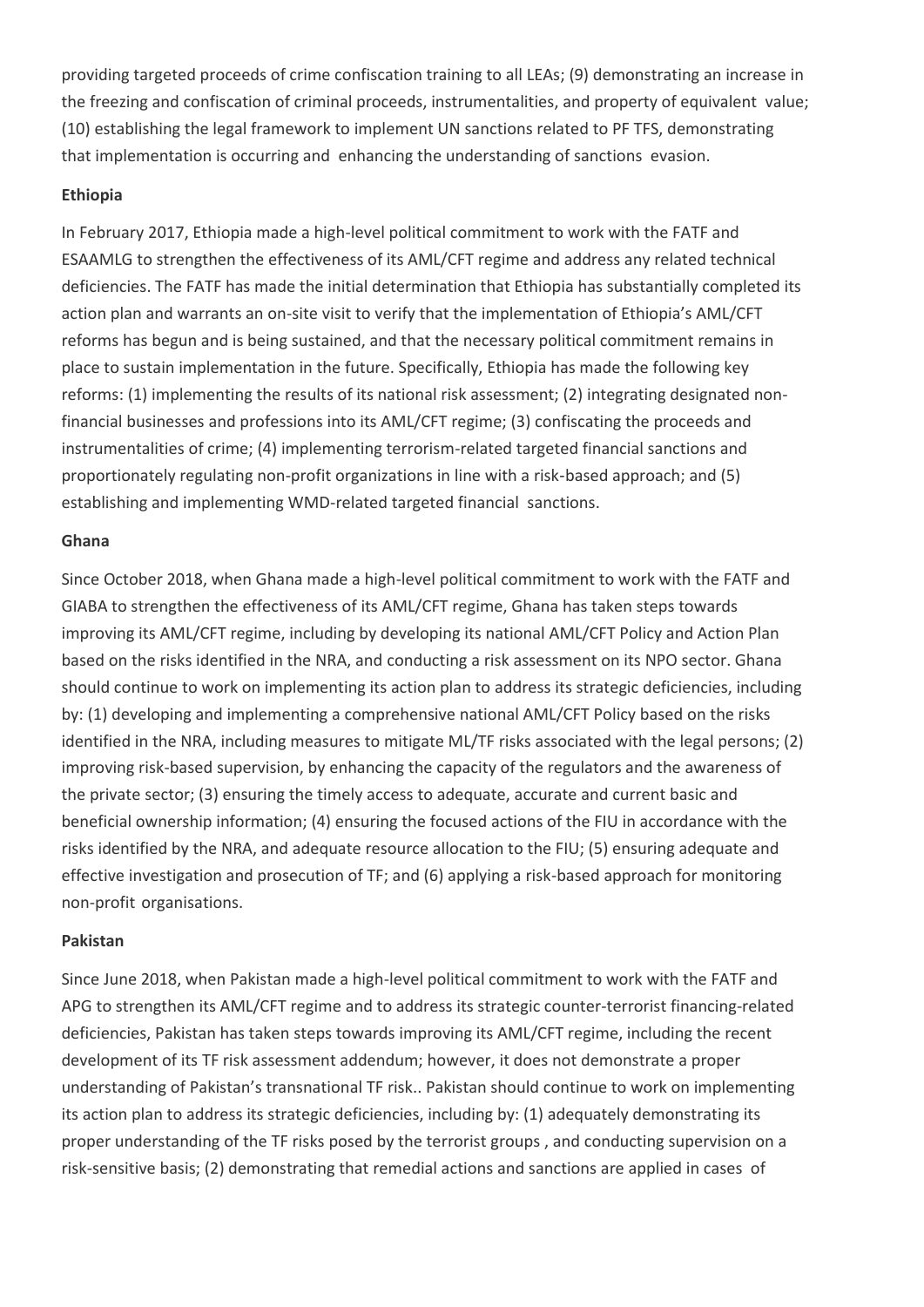AML/CFT violations, and that these actions have an effect on AML/CFT compliance by financial institutions; (3) demonstrating that competent authorities are cooperating and taking action to identify and take enforcement action against illegal money or value transfer services (MVTS); (4) demonstrating that authorities are identifying cash couriers and enforcing controls on illicit movement of currency and understanding the risk of cash couriers being used for TF; (5) improving inter-agency coordination including between provincial and federal authorities on combating TF risks; (6) demonstrating that law enforcement agencies (LEAs) are identifying and investigating the widest range of TF activity and that TF investigations and prosecutions target designated persons and entities, and persons and entities acting on behalf or at the direction of the designated persons or entities; (7) demonstrating that TF prosecutions result in effective, proportionate and dissuasive sanctions and enhancing the capacity and support for prosecutors and the judiciary; and (8) demonstrating effective implementation of targeted financial sanctions (supported by a comprehensive legal obligation) against all 1267 and 1373 designated terrorists and those acting for or on their behalf, including preventing the raising and moving of funds, identifying and freezing assets (movable and immovable), and prohibiting access to funds and financial services; (9) demonstrating enforcement against TFS violations including administrative and criminal penalties and provincial and federal authorities cooperating on enforcement cases; (10) demonstrating that facilities and services owned or controlled by designated person are deprived of their resources and the usage of the resources. The FATF expresses concern that not only did Pakistan fail to complete its action plan items with January deadlines, it also failed to complete its action plan items due May 2019. The FATF strongly urges Pakistan to swiftly complete its action plan by October 2019 when the last set of action plan items are set to expire. Otherwise, the FATF will decide the next step at that time for insufficient progress.

#### **Panama**

In June 2019, Panama made a high-level political commitment to work with the FATF and GAFILAT to strengthen the effectiveness of its AML/CFT regime. Since the completion of its MER in 2017, Panama has made progress on a number of its MER recommended actions to improve technical compliance and effectiveness, including enacting Law No. 70 introducing tax offenses and making them predicate offences for money laundering, increasing obligations for resident agents, and addressing the shortcomings in the timeframe to submit suspicious transaction reports. Panama will work to implement its action plan, including by: (1) strengthening its understanding of the national and sectoral ML/TF risk and informing findings to its national policies to mitigated the identified risks; (2) proactively taking action to identify unlicensed money remitters, applying a risk-based approach to supervision of the DNFBP sector and ensuring effective, proportionate, and dissuasive sanctions again AML/CFT violations; (3); ensuring adequate verification and update of beneficial ownership information by obliged entities, establishing an effective mechanisms to monitor the activities of offshore entities, assessing the existing risks of misuse of legal persons and arrangements to define and implement specific measures to prevent the misuse of nominee shareholders and directors, and ensuring timely access to adequate and accurate beneficial ownership information; and (4) ensuring effective use of FIU products for ML investigations, demonstrating its ability to investigate and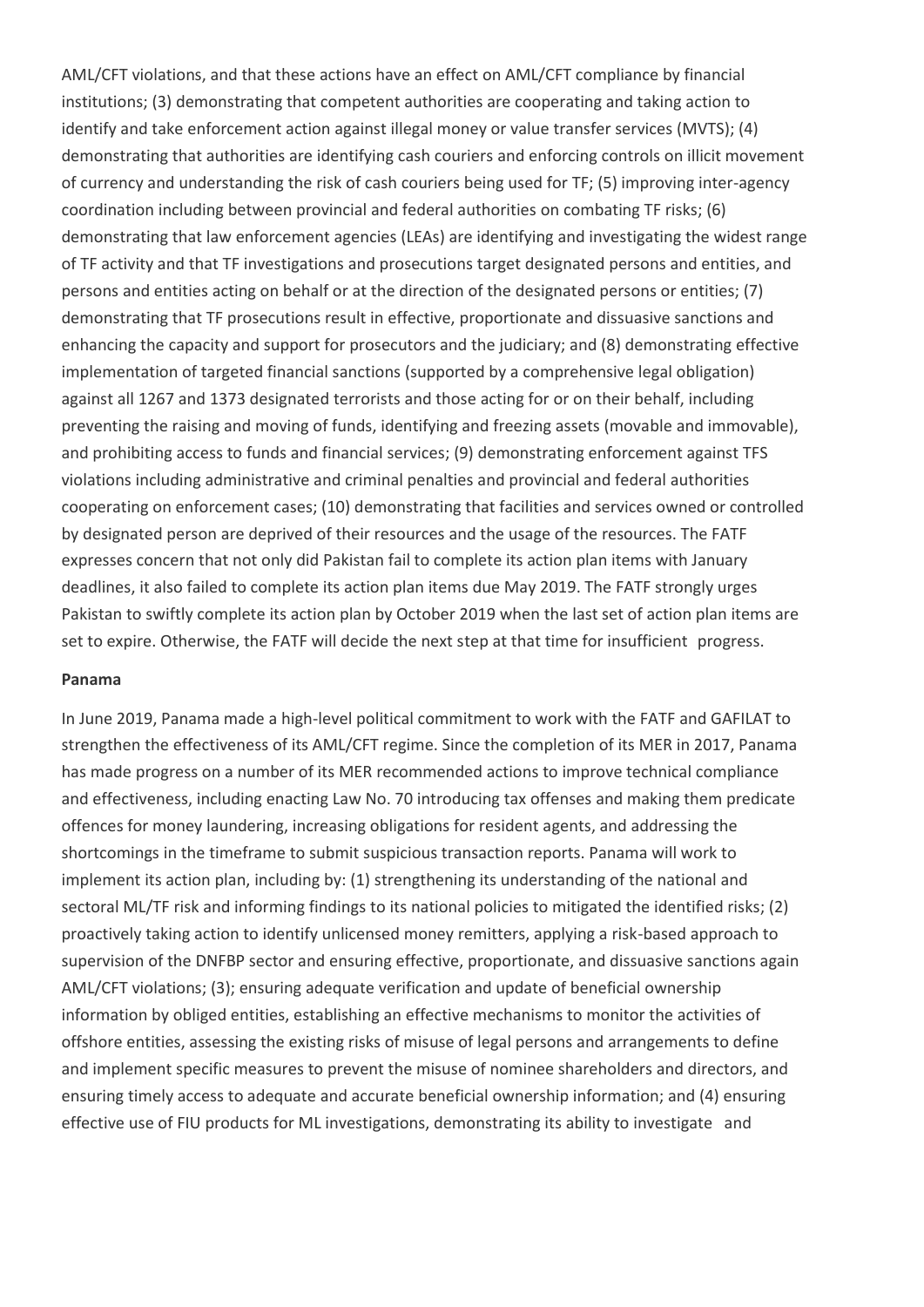prosecute ML involving foreign tax crimes and to provide constructive and timely international cooperation with such offence, and continuing to focus on ML investigations in relation to high-risk areas identified in the NRA and MER.

#### **Sri Lanka**

In November 2017, Sri Lanka made a high-level political commitment to work with the FATF and APG to strengthen the effectiveness of its AML/CFT regime and address any related technical deficiencies. In February 2019, the FATF made the initial determination that Sri Lanka has completed its action plan and warrants an on-site assessment. Specifically, Sri Lanka has made the following key reforms: (1) enacting amendments to the MACMA to ensure that mutual legal assistance may be provided on the basis of reciprocity; (2) issuing the CDD Rule for DNFBPs, issuing any necessary guidance, and ensuring implementation of this Rule has begun, by way of supervisory actions; (3) enhancing risk-based supervision and outreach to FIs, and high risk DNFBPs, including through prompt and dissuasive enforcement actions and sanctions, as appropriate; (4) providing case studies and statistics to demonstrate that competent authorities can obtain beneficial ownership information in relation to legal persons in a timely manner; (5) issuing a revised Trust Ordinance and demonstrating that implementation has begun; and (6) establishing a TFS regime to implement the relevant UNSCRs related to Iran, demonstrating that implementation has begun, and demonstrating that implementation has begun on the UN Regulation related to the DPRK. However, due to the terrorist attack that occurred on 21 April 2019, the FATF was unable to conduct an on-site visit to confirm whether the process of implementing the required reforms and actions has begun and is being sustained. The FATF will conduct an on-site visit prior to its October 2019 Plenary.

## **Syria**

Since February 2010, when Syria made a high-level political commitment to work with the FATF and MENAFATF to address its strategic AML/CFT deficiencies, Syria has made progress to improve its AML/CFT regime. In June 2014, the FATF determined that Syria had substantially addressed its action plan at a technical level, including by criminalising terrorist financing and establishing procedures for freezing terrorist assets. While the FATF determined that Syria has completed its agreed action plan, due to the security situation, the FATF has been unable to conduct an on-site visit to confirm whether the process of implementing the required reforms and actions has begun and is being sustained. The FATF will continue to monitor the situation, and will conduct an on-site visit at the earliest possible date.

## **Trinidad and Tobago**

Since November 2017, when Trinidad and Tobago made a high-level political commitment to work with the FATF and CFATF to strengthen the effectiveness of its AML/CFT regime and address any related technical deficiencies, Trinidad and Tobago has taken steps towards improving its AML/CFT regime, including by proclaiming laws on NPO supervision and civil asset recovery. Trinidad and Tobago should continue to work on implementing its action plan to address its strategic deficiencies,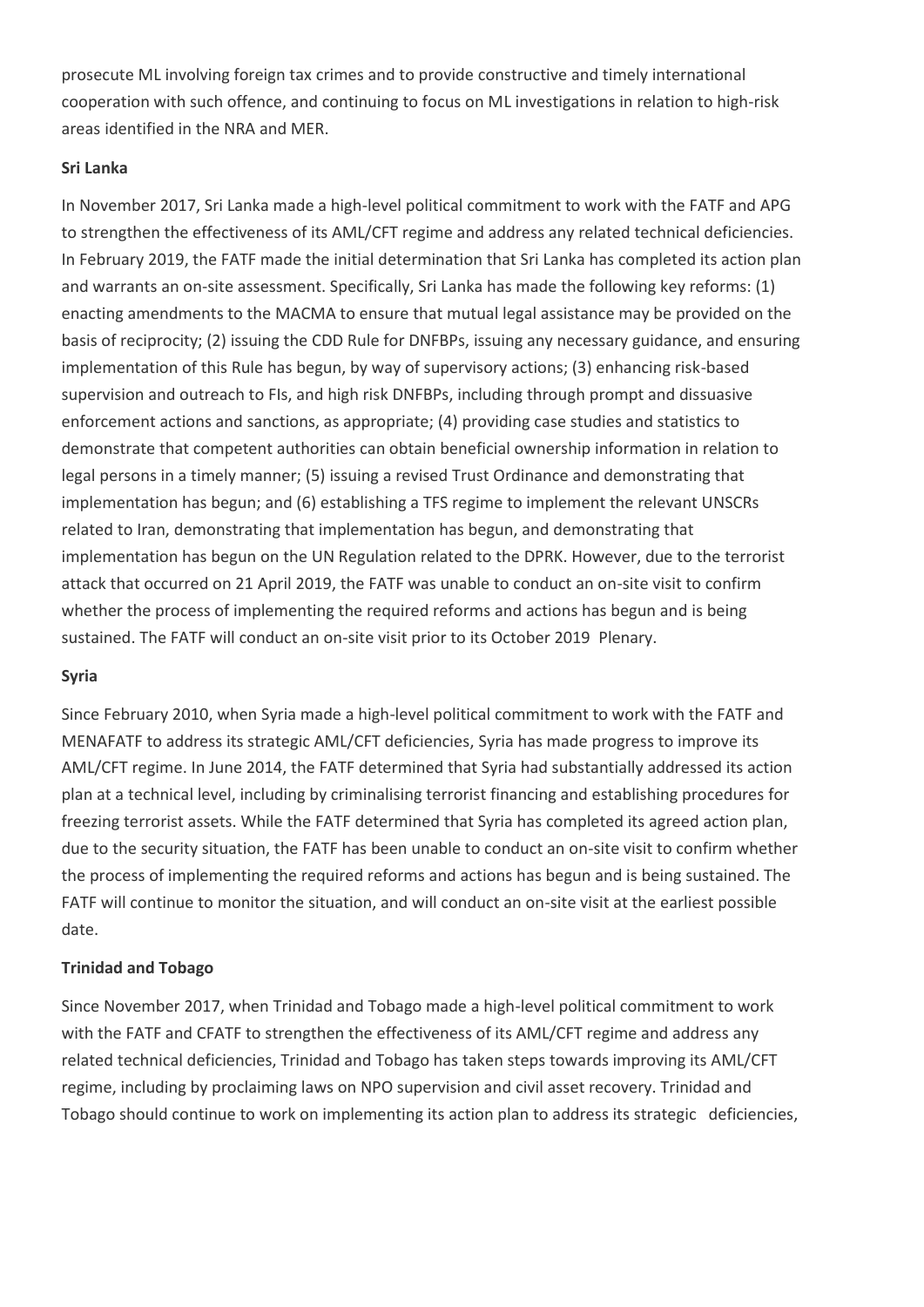including by implementing: (1) the remaining measures to further enhance international cooperation; (2) the issues related to transparency and beneficial ownership; and (3) the measures to monitor NPOs on the basis of risk.

#### **Tunisia**

In November 2017, Tunisia made a high-level political commitment to work with the FATF and MENAFATF to strengthen the effectiveness of its AML/CFT regime and address any related technical deficiencies. The FATF has made the initial determination that Tunisia has substantially completed its action plan and warrants an on-site assessment to verify that the implementation of Tunisia's AML/CFT reforms has begun and is being sustained, and that the necessary political commitment remains in place to sustain implementation in the future. Specifically, Tunisia has made the following key reforms: (1) implementing risk-based AML/CFT supervision of the financial sector and fully integrating designated non-financial businesses and professions into its AML/CFT regime; (2) maintaining comprehensive and updated commercial registries and strengthening the system of sanctions for violations of transparency obligations; (3) increasing the efficiency of suspicious transaction report processing by allocating the necessary resources to the financial intelligence unit; (4) establishing a terrorism-related targeted financial sanctions regime and appropriately monitoring the association sector; and (5) establishing WMD-related targeted financial sanctions.

#### **Yemen**

Since February 2010, when Yemen made a high-level political commitment to work with the FATF and MENAFATF to address its strategic AML/CFT deficiencies, Yemen has made progress to improve its AML/CFT regime. In June 2014, the FATF determined that Yemen had substantially addressed its action plan at a technical level, including by: (1) adequately criminalising money laundering and terrorist financing; (2) establishing procedures to identify and freeze terrorist assets; (3) improving its customer due diligence and suspicious transaction reporting requirements; (4) issuing guidance; (5) developing the monitoring and supervisory capacity of the financial sector supervisory authorities and the financial intelligence unit; and (6) establishing a fully operational and effectively functioning financial intelligence unit. While the FATF determined that Yemen has completed its agreed action plan, due to the security situation, the FATF has been unable to conduct an on-site visit to confirm whether the process of implementing the required reforms and actions has begun and is being sustained. The FATF will continue to monitor the situation, and conduct an on-site visit at the earliest possible date.